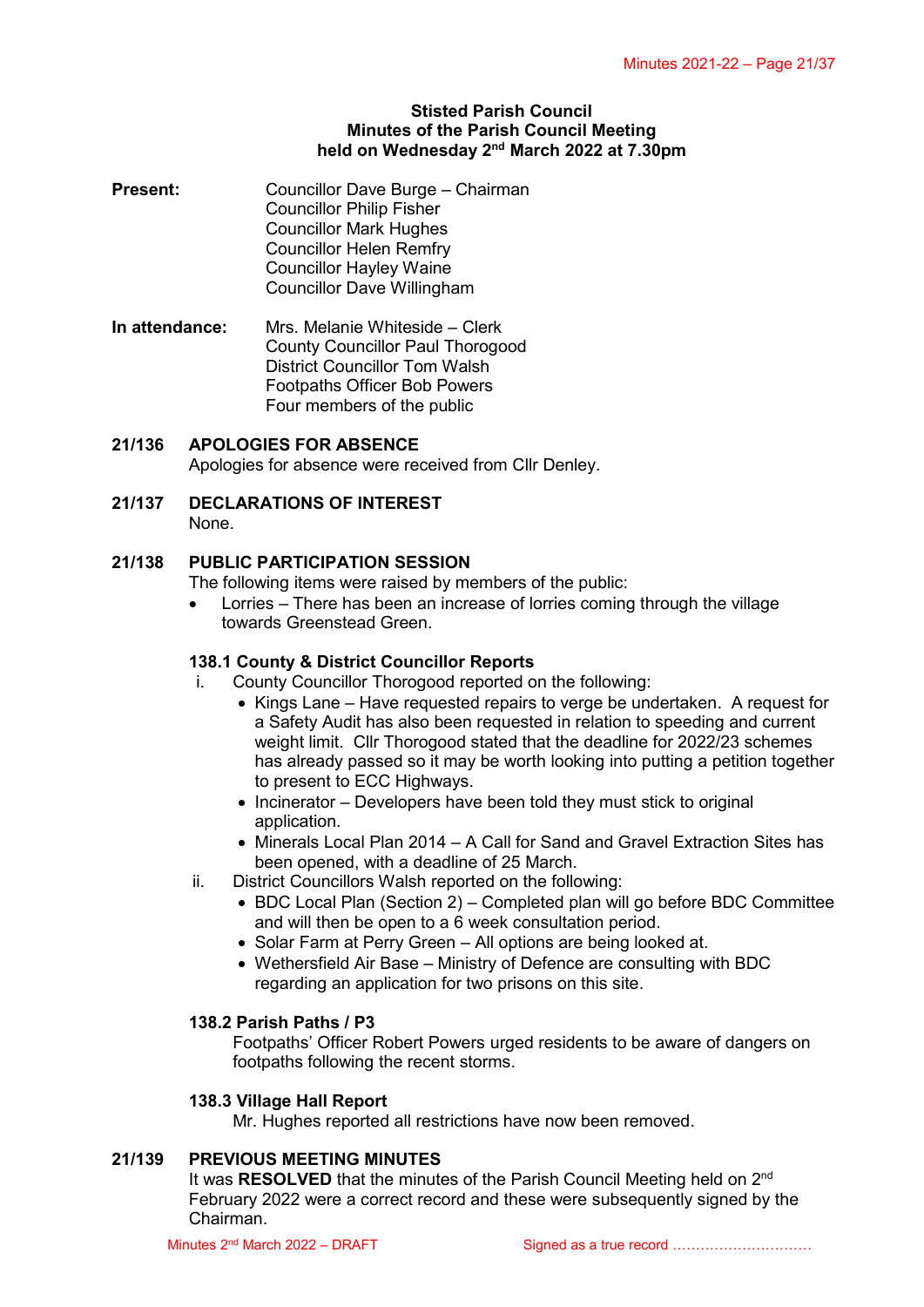# **21/140 CLERK'S REPORT & PROJECTS LIST UPDATE**

The Clerk's Report and Projects List were noted.

### **21/141 PLANNING MATTERS**

### **141.1 Planning Applications**

i. For Information Only – ECC Focused Engagement on Policy S6 of the Minerals Local Plan 2014 – Call for Sand and Gravel Extraction Sites.

### **141.2 Planning Results**

i. 21/03466/VAR – North Lodge Kings Lane- Variation of Condition 4 (Usage Restrictions) of approved application 21/01695/HH granted 18/11/2021 for Conversion of existing double garage into a 1 bedroomed annexe. Variation would allow for: Use of annexe as a holiday let - GRANTED.

### **21/142 SUB-COMMITTEE & WORKING GROUPS UPDATE**

### **142.1 Communication**

- i. Newsletter It was agreed to return to a hard copy newsletter distributed by Councillors to all households in the parish. Items for inclusion were discussed and a deadline of 18 March was agreed for publication at the beginning of April.
- ii. Climate Conference Cllr Remfry gave a report on a recent training course. [Attached to minutes]

## **142.2 Community Safety & Engagement**

i. Queen's Platinum Jubilee Weekend (2-5 June 2022) – Cllr Waine reported back following a productive first meeting. A village event will be held on Sunday 5 June on the Playing Field from 12-9pm.

Toilet Facilities – Quotation received for £155.00 (exc VAT). Clerk to check if this is for one or two units prior to confirming booking.

Insurance – Information relating to event cover has been received.

ii. Litter Pick – Approximately 40-50 bags of rubbish had been collected at the litter pick on Saturday. Cllr Remfry had spoken with BDC regarding the processing of the rubbish following collection.

April Agenda – Fix dates for the year / purchase of new warning signs / litter bin on Village Green.

### **142.3 Parking**

i. School parking – Cllr Willingham presented the completed survey report, recommending applying for a Traffic Regulation Order as the next step, however this will need 75% approval from residents. It was agreed for Cllr Willingham to proceed.

#### **142.4 Recreational Activities**

Playing Field – Monthly inspection reported noted.

#### **142.5 Street Maintenance**

- i. Street Lighting The two trial LED lamps will be delivered and installed shortly.
- ii. Village Green Bollards Cllr Hughes stated this is ongoing.
- iii. Grass Cutting Contract/Tender Map of cutting areas confirmed for inclusion in the tender document.
- iv. Weight Limit on Roads Currently there are no weight limits on roads and therefore no way of stopping heavy lorries coming through the village. District Cllr Thorogood agreed to put an application in to the Local Highways Panel.
- v. Damaged signposts and Gigaclear works Both have been reported and it was agreed the Clerk will make contact for any update on works being undertaken.

## **21/143 FINANCE**

#### **143.1 Bank Reconciliation**

The Clerk/RFO presented the bank reconciliation report to the end of February. **143.2 Payments**

It was **RESOLVED** to approve the payments as per the schedule.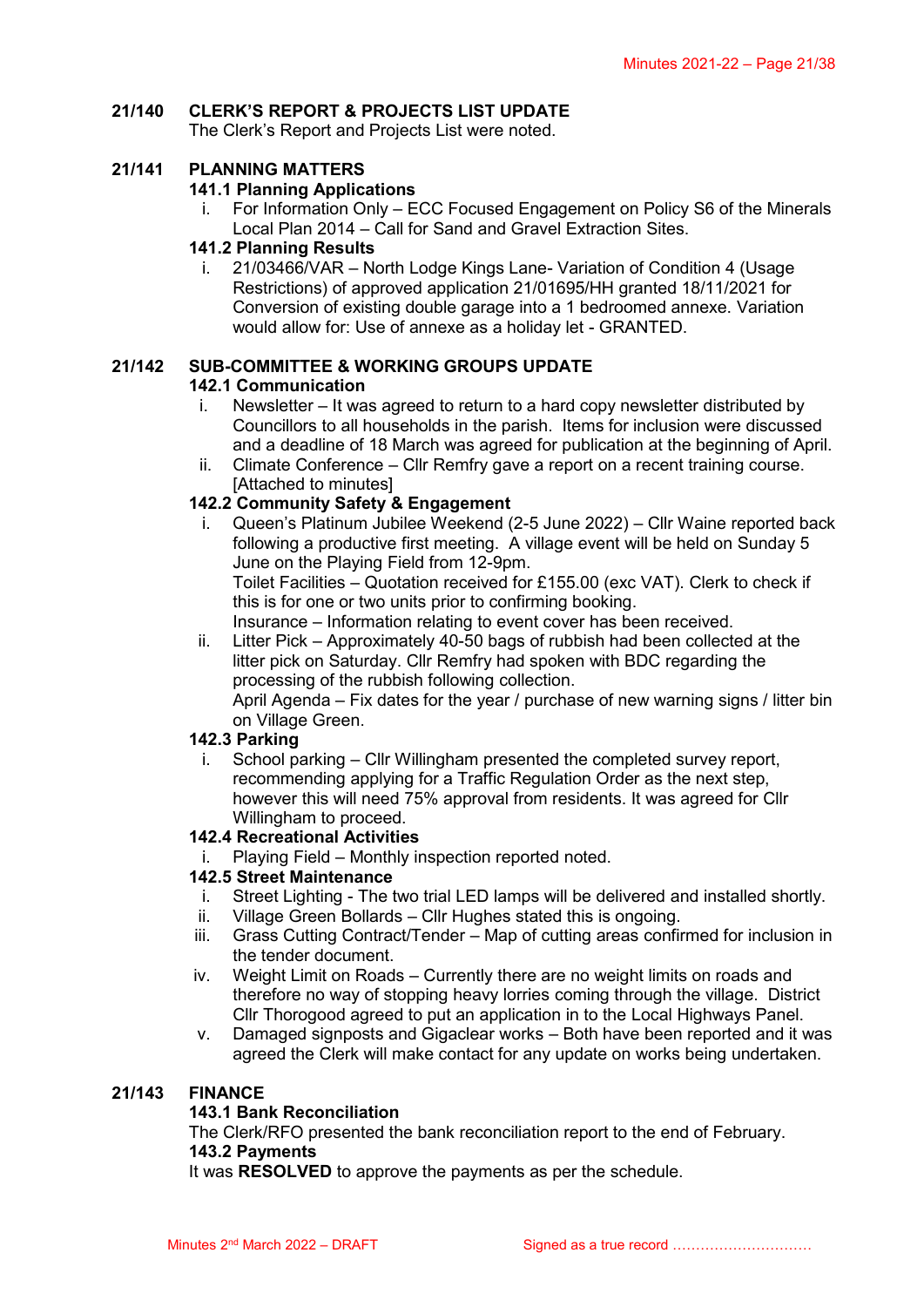### **143.3 Council Tax Surplus Funds**

The Clerk reported that BDC are proposing that this payment is not made to Parish Councils in the 2022/23 financial year.

#### **143.4 Grant Application – Stisted Village Hall**

Councillors discussed the application received for funding towards grass and hedge cutting and unanimously agreed to approve the request for £300.

## **21/144 PUBLIC PARTICIPATION SESSION 2**

- Dog Bins A resident offered a location on her land for the installation of a new bin.
- Mobile Library Is this scheduled to return to the village? *[It was stated that this was removed prior to any Covid restrictions due to lack of use but Clerk to check].*

### **21/145 INFORMATION EXCHANGE AND ITEMS FOR THE NEXT AGENDA** None.

## **21/146 DATE OF NEXT MEETING**

The next Parish Council meeting will be held on Wednesday, 6<sup>th</sup> April 2022 at 7:30p.m. in the Village Hall.

### **21/147 CLOSE OF MEETING**

The meeting closed at 20:50.